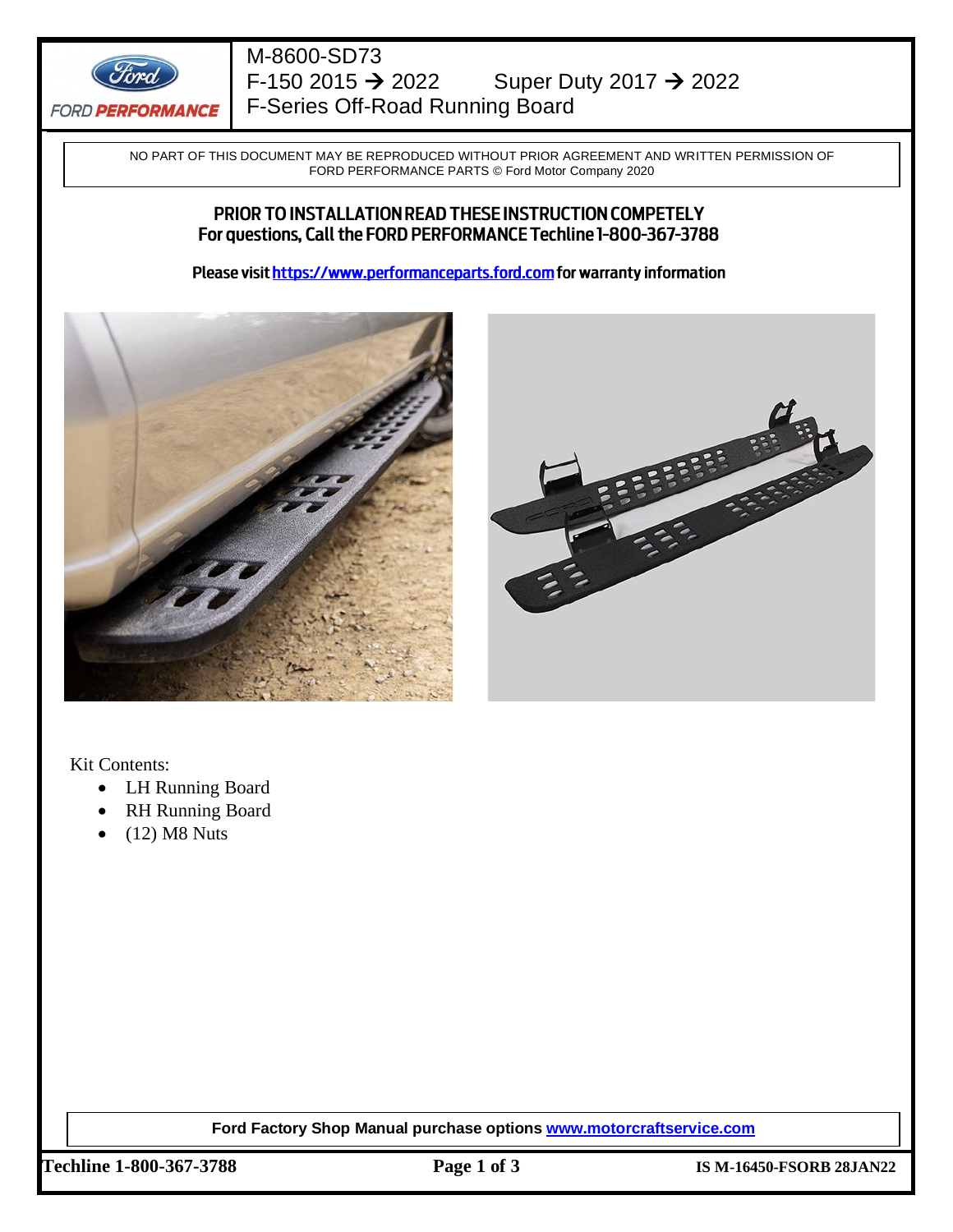

## M-8600-SD73<br>F-150 2015  $\rightarrow$  2022 Super Duty 2017 → 2022

F-Series Off-Road Running Board

NO PART OF THIS DOCUMENT MAY BE REPRODUCED WITHOUT PRIOR AGREEMENT AND WRITTEN PERMISSION OF FORD PERFORMANCE PARTS © Ford Motor Company 2020

#### **Removal**

*LH side shown, RH similar.* 

- 1. With the vehicle in NEUTRAL, position it on a hoist.
- Refer to: Jacking and Lifting Overview (100-02 Jacking and Lifting, Description and Operation).
- 2. If equipped: Remove the 6 nuts from the attachment brackets.



3. Remove the running board assembly.





**Ford Factory Shop Manual purchase options [www.motorcraftservice.com](http://www.motorcraftservice.com/)**

**Techline 1-800-367-3788 Page 2 of 3 IS M-16450-FSORB 28JAN22**